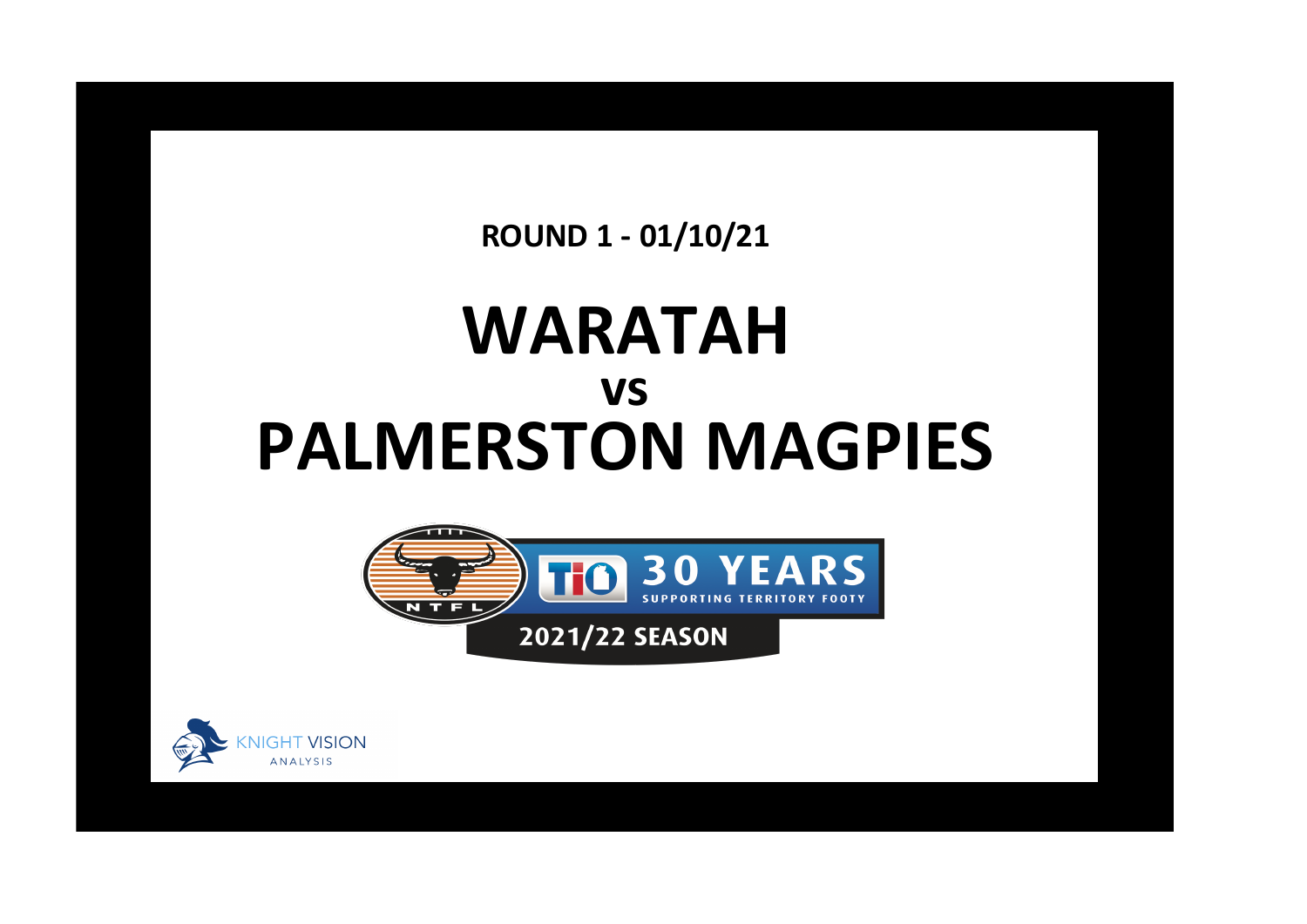|      |                         | Waratah                 |                         |              |                          |                         | <b>Palmerston Magpies</b> |                |                |              | <b>Differential</b> |              |                |                |                |              |
|------|-------------------------|-------------------------|-------------------------|--------------|--------------------------|-------------------------|---------------------------|----------------|----------------|--------------|---------------------|--------------|----------------|----------------|----------------|--------------|
| Q1   | Q <sub>2</sub>          | Q <sub>3</sub>          | Q4                      | <b>TOTAL</b> |                          | Q1                      | Q2                        | Q <sub>3</sub> | Q <sub>4</sub> | <b>TOTAL</b> |                     | Q1           | Q <sub>2</sub> | Q <sub>3</sub> | Q <sub>4</sub> | <b>TOTAL</b> |
| 46   | 36                      | 37                      | 38                      | 157          | <b>Kicks</b>             | 43                      | 36                        | 36             | 25             | 140          |                     | $+3$         | $\mathbf{0}$   | $+1$           | $+13$          | $+17$        |
| 31   | 36                      | 25                      | 21                      | 113          | <b>Handballs</b>         | 16                      | 25                        | 10             | 21             | 72           |                     | $+15$        | $+11$          | $+15$          | $\mathbf{0}$   | $+41$        |
| 77   | 72                      | 62                      | 59                      | 270          | <b>Disposals</b>         | 59                      | 61                        | 46             | 46             | 212          |                     | $+18$        | $+11$          | $+16$          | $+13$          | $+58$        |
| 1.48 | 1.00                    | 1.48                    | 1.81                    | 1.39         | <b>K:H Ratio</b>         | 2.69                    | 1.44                      | 3.60           | 1.19           | 1.94         |                     | $-1.20$      | $-0.44$        | $-2.12$        | $+0.62$        | $-0.56$      |
| 59%  | 64%                     | 73%                     | 63%                     | 64%          | Kick Eff. %              | 67%                     | 72%                       | 69%            | 60%            | 68%          |                     | -9%          | $-8%$          | $+4%$          | $+3%$          | $-4%$        |
| 84%  | 86%                     | 88%                     | 86%                     | 86%          | <b>Handball Eff. %</b>   | 69%                     | 84%                       | 90%            | 95%            | 85%          |                     | $+15%$       | $+2%$          | $-2%$          | $-10%$         | $+1%$        |
| 9    | 3                       | 4                       | $\overline{\mathbf{3}}$ | 19           | <b>Clangers</b>          | $\overline{\mathbf{z}}$ | 5                         | $\overline{2}$ | $\mathbf{1}$   | 15           |                     | $+2$         | $-2$           | $+2$           | $+2$           | $+4$         |
| 32   | 33                      | 25                      | 35                      | 125          | <b>Cont. Poss</b>        | 23                      | 27                        | 24             | 20             | 94           |                     | $+9$         | $+6$           | $+1$           | $+15$          | $+31$        |
| 46   | 40                      | 41                      | 25                      | 152          | <b>Unc. Poss</b>         | 34                      | 35                        | 24             | 29             | 122          |                     | $+12$        | $+5$           | $+17$          | $-4$           | $+30$        |
| 19   | 11                      | 18                      | 9                       | 57           | <b>Marks</b>             | 16                      | 13                        | 12             | 7              | 48           |                     | $+3$         | $-2$           | $+6$           | $+2$           | $+9$         |
| 14   | 10                      | 17                      | $\overline{7}$          | 48           | <b>Unc. Marks</b>        | 14                      | 12                        | 11             | 6              | 43           |                     | $\mathbf{0}$ | $-2$           | $+6$           | $+1$           | $+5$         |
| 5    | 1                       | 1                       | $\overline{2}$          | 9            | <b>Cont. Marks</b>       | $\overline{2}$          | 1                         | 1              | 1              | 5            |                     | $+3$         | $\bf{0}$       | $\mathbf{0}$   | $+1$           | $+4$         |
| 6    | 4                       | 4                       | 1                       | 15           | <b>Int. Marks</b>        | $\overline{2}$          | $\mathbf{1}$              | $\overline{2}$ | 1              | 6            |                     | $+4$         | $+3$           | $+2$           | $\mathbf{0}$   | $+9$         |
| 6    | 4                       | $\overline{2}$          | 4                       | 16           | <b>F50 Marks</b>         | $\Omega$                | $\Omega$                  | $\overline{2}$ | 1              | 3            |                     | $+6$         | $+4$           | $\mathbf{0}$   | $+3$           | $+13$        |
| 26   | 25                      | 19                      | 16                      | 86           | <b>Handball Receives</b> | 10                      | 18                        | $\overline{7}$ | 16             | 51           |                     | $+16$        | $+7$           | $+12$          | $\mathbf{0}$   | $+35$        |
| 23   | 29                      | 21                      | 27                      | 100          | <b>Groundball Gets</b>   | 19                      | 21                        | 18             | 17             | 75           |                     | $+4$         | $+8$           | $+3$           | $+10$          | $+25$        |
| 7    | 4                       | 6                       | 11                      | 28           | <b>Hitouts</b>           | 10                      | 10                        | 8              | 6              | 34           |                     | $-3$         | $-6$           | $-2$           | $+5$           | $-6$         |
| 8    | 8                       | 5                       | 11                      | 32           | <b>Clearances</b>        | 6                       | 9                         | 7              | 7              | 29           |                     | $+2$         | $-1$           | $-2$           | $+4$           | $+3$         |
| 12   | 9                       | 10                      | 10                      | 41           | <b>Tackles</b>           | 12                      | 9                         | 11             | 3              | 35           |                     | $\mathbf{0}$ | $\Omega$       | $-1$           | $+7$           | $+6$         |
| 5    | 4                       | 4                       | 4                       | 17           | <b>One Percenters</b>    | 5                       | 4                         | 5              | 4              | 18           |                     | $\mathbf{0}$ | $\mathbf{0}$   | $-1$           | $\mathbf{0}$   | $-1$         |
| 3    | $\overline{\mathbf{c}}$ | $\overline{2}$          | $\overline{2}$          | 9            | <b>Spoils</b>            | $\overline{2}$          | 3                         | 3              | 4              | 12           |                     | $+1$         | $-1$           | $-1$           | $-2$           | $-3$         |
| 4    | 6                       | $\overline{\mathbf{3}}$ | 9                       | 22           | <b>Frees For</b>         | 4                       | 6                         | 7              | 4              | 21           |                     | $\Omega$     | $\Omega$       | -4             | $+5$           | $+1$         |
| 4    | 6                       | $\overline{\mathbf{z}}$ | 4                       | 21           | <b>Frees Against</b>     | 4                       | 6                         | 3              | 9              | 22           |                     | $\bf{0}$     | $\mathbf{0}$   | +4             | $-5$           | $-1$         |
| 14   | 15                      | 9                       | 16                      | 54           | <b>Inside 50s</b>        | 8                       | 8                         | 10             | 5              | 31           |                     | $+6$         | $+7$           | $-1$           | $+11$          | $+23$        |
| 5    | $\overline{\mathbf{z}}$ | 6                       | 4                       | 22           | <b>Rebound 50s</b>       | 9                       | 10                        | 7              | 8              | 34           |                     | $-4$         | $-3$           | $-1$           | $-4$           | $-12$        |
| 57%  | 60%                     | 56%                     | 69%                     | 61%          | Score / I50 %            | 38%                     | 13%                       | 50%            | 40%            | 35%          |                     | $+20%$       | +48%           | $+6%$          | +29%           | $+26%$       |
| 4    | 5                       | $\overline{2}$          | $\overline{\mathbf{z}}$ | 18           | Goals                    | 3                       | $\mathbf 0$               | 4              | 1              | 8            |                     | $+1$         | $+5$           | $-2$           | $+6$           | $+10$        |
| 4    | 4                       | 3                       | 4                       | 15           | <b>Behinds</b>           | 0                       | 1                         | 1              | 1              | 3            |                     | $+4$         | $+3$           | $+2$           | $+3$           | $+12$        |
| 28   | 34                      | 15                      | 46                      | 123          | <b>Score</b>             | 18                      | 1                         | 25             | $\overline{7}$ | 51           |                     | $+10$        | $+33$          | $-10$          | $+39$          | $+72$        |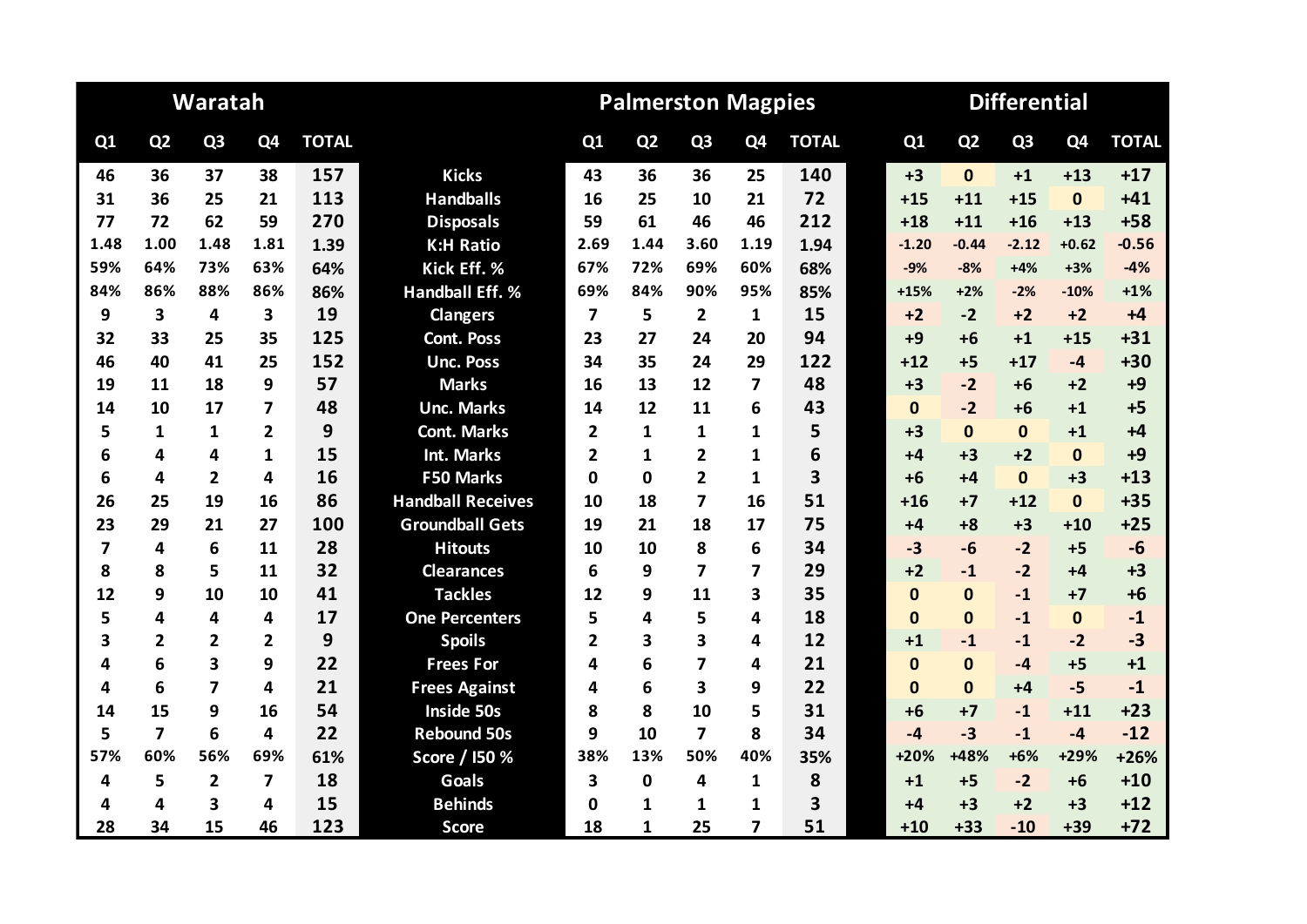|                     |     |                   |              |             |             |                   |           |       |      |                     |      |             | <b>Waratah</b>           |                |       |                 |      |          |      |           |      |                |            |                      |       |                    |                          |
|---------------------|-----|-------------------|--------------|-------------|-------------|-------------------|-----------|-------|------|---------------------|------|-------------|--------------------------|----------------|-------|-----------------|------|----------|------|-----------|------|----------------|------------|----------------------|-------|--------------------|--------------------------|
| <b>Player</b>       | К   | н                 | D            |             | KE% HE% CLG |                   | <b>CP</b> | UP    | М    | UM                  |      |             | CM IM F50M HR GBG HO CLR |                |       |                 |      | т        | 1%   | <b>SP</b> | FF   | FA             | <b>I50</b> | <b>R50</b>           | G     | В                  | <b>SA</b>                |
| 21 A Ankers         | 16  | 11                | 27           | 44%         | 100%        | 2                 | 12        | 16    | 4    | 3                   | 1    | 0           |                          | 13             | 11    | 0               | 4    | 0        | 0    | 0         |      | 2              |            | 2                    | 0     | 3                  | 1                        |
| 03 B Carroll        | 12  | 10                | 22           | 83%         | 90%         | 0                 | 13        | 10    | 4    | 3                   |      |             |                          | 5              | 10    | 0               |      | 8        | 1    | 0         | 2    | 1              | 4          | 0                    |       | 1                  | 2                        |
| 07 R Turnbull       | 10  | 11                | 21           | 70%         | 91%         | 0                 | 6         | 15    | 2    | 2                   | 0    | 0           | 0                        | 10             | 6     | 0               | 4    | 1        |      | 0         | 0    | 2              | 8          | 0                    | 0     | 0                  | 4                        |
| 01 J Magro          | 15  | 3                 | 18           | 73%         | 67%         | 0                 | 9         | 9     | 6    | 6                   | 0    | 1           | 3                        | 2              | 6     | 0               | 2    | 0        | 0    | 0         | 3    | 0              | 8          | 0                    | 5     | 2                  | 1                        |
| 17 J Stevens        | 9   | 9                 | 18           | 67%         | 89%         | 1                 | 6         | 13    | 4    | 4                   | 0    | $\Omega$    |                          | 7              | 6     | 0               | 2    | $\Omega$ | 0    | 0         | 0    | 1              | 2          | 0                    | 1     | 0                  | 1                        |
| 06 W Collis         | 9   | 8                 | 17           | 67%         | 88%         |                   | 7         | 10    | 6    | 6                   | 0    | 2           | 2                        | 3              |       | 0               | 2    | 0        | 0    | 0         | 0    | 1              | 2          | $\overline{2}$       | 2     | 1                  | 1                        |
| 15 J Cattanach      | 11  | 5                 | 16           | 73%         | 80%         | 2                 | 6         | 11    | 5    | 4                   | 1    | 2           |                          | 6              | 4     | 0               |      | 3        | 5    | 3         | 2    | 1              | 3          | $\overline{2}$       | 0     | 0                  | 3                        |
| 05 T Cree           | 9   | 4                 | 13           | 44%         | 75%         | 1                 | 7         | 7     | 3    | 3                   | 0    | 1           | 0                        | 3              | 4     | 0               |      | 5        | 1    | 1         | 3    | 2              | 3          | 1                    | 0     | 1                  | 2                        |
| 04 D Collis         | 7   | 5                 | 12           | 71%         | 80%         | 1                 | 9         | 3     | 1    | 1                   | 0    | $\mathbf 0$ | 0                        | $\overline{2}$ | 8     | 0               | 4    | 3        | 1    | 0         | 1    | $\mathbf{1}$   | 2          | 0                    | 1     | 0                  | 0                        |
| 09 J Bowd           | 7   | 4                 | 11           | 86%         | 100%        | 0                 | 7         | 5     | 3    | 1                   | 2    | 2           | 0                        | 4              | 5     | 0               |      | 1        | 1    | 1         | 0    | 1              | 2          | 4                    | 0     | 0                  | 0                        |
| 27 C Arnold         | 6   | 5                 | 11           | 67%         | 80%         | $\overline{2}$    | 3         |       | 5    | 4                   | 1    | 0           | 4                        | 1              | 2     | 0               | 0    | 0        | 0    | 0         | 0    | 1              |            | 0                    | 3     | 1                  | 0                        |
| 12 J McGrath        | 8   | $\mathcal{P}$     | 10           | 50%         | 100%        | 1                 | 5         |       | 2    | 2                   | 0    | 0           |                          | 4              | 3     | 2               |      | 2        | 0    | 0         | 2    | 3              |            | 0                    | 2     | 2                  | 1                        |
| 16 A Ross           | 5   | 4                 | 9            | 80%         | 75%         | 0                 | 4         | 5     | 4    | 2                   | 2    | 4           | 0                        | 3              | 0     | 0               |      | 3        | 0    | 0         | 2    | 1              |            | $\overline{2}$       | 0     | 0                  | 1                        |
| 19 N Gooch          | 4   | 5.                | 9            | 75%         | 100%        |                   | 5         | Δ     | 2    | 2                   | 0    | 0           | 0                        | 2              | 5     | 0               |      | 0        | 1    | 1         | 0    | 1              |            | 1                    | 0     | 0                  | 0                        |
| 26 H Kitschke       | 5   | 4                 | 9            | 60%         | 100%        | 0                 | 5         | 4     | 4    | 3                   | 1    | 0           | 2                        | O              | 4     | 0<br>an an an a | 0    | 0        |      | 0         | 0    | 0<br>nomence a | 2          | 0<br>anan meng       | 2     | 2<br>an an an an a | 2<br><b>The Contract</b> |
| 13 J Wilkins        | 4   | 4                 | 8            | 50%         | 100%        | <b>CONTRACTOR</b> | 5         | 4     | 0    | 0<br><b>Service</b> | 0    | 0<br>onomor | 0                        |                |       | 18              |      | 0        |      | 0         |      | 2              |            | 1<br><b>Services</b> | 0     | 0<br>monon.        | 1<br>mmon-               |
| 22 A Dohnt          | 6   | 2                 | 8            | 33%         | 100%        | 0                 | 3         | 4     | 0    | 0                   | 0    | 0           | 0                        | 4              | 2     | 0               |      | 2        | 1    |           | 2    | 0              | 3          | 0                    | 1     | 0                  | 0<br>ana araw            |
| 23 B Reynolds       | 3   | 5                 | 8            | 67%         | 80%         | 0                 | 4         |       |      | 1                   | 0    |             | 0                        | 2              | 3     | 0               | O    | 3        |      |           |      | 0              |            | 2                    | 0     | 0                  | 0                        |
| 24 N Sneyd          | 3   | 5                 | 8            | 67%         | 80%         | 1                 | 4         | 4     | 0    | 0                   | 0    | 0           | 0                        | 4              | 4     | 0               | 3    | 2        |      | 0         | 0    | 0              | O          | 1                    | 0     | 0                  | 0                        |
| 28 D O'Dwyer        | 6   |                   | 7            | 67%         | 0%          | 2                 | 1         | 6     | 1    | 1                   | 0    | 1           | 0                        | 3              | 1     | 0               | 0    | 0        | 1    | 1         |      | 1              | 1          | 4                    | 0     | 0                  | 0                        |
| 20 M Blake          | 1   | 5                 | 6            | 100%        | 60%         | 1                 | 3         | 3     | 0    | 0                   | 0    | 0           | 0                        | 3              | 3     | 0               | 1    | 4        | 0    | 0         | 0    | 0              | 0          | 0                    | 0     | 0                  | 0                        |
| 10 B Grills         | 1   | 1                 | $\mathbf{2}$ | 0%          | 0%          | 2                 | 1         | 1     | 0    | 0                   | 0    | 0           | 0                        | 1              | 1     | 8               | 1    | 4        | 0    | 0         | -1   | 0              | 0          | 0                    | 0     | 0                  | 0                        |
|                     |     |                   |              |             |             |                   |           |       |      |                     |      |             |                          |                |       |                 |      |          |      |           |      |                |            |                      |       |                    |                          |
| <b>WAR</b>          | 157 | 113               | 270          | 64%         | 86%         | 19                | 125       | 152   | 57   | 48                  | 9    | 15          | 16                       | 86             | 100   | 28              | 32   | 41       | 17   | 9         | 22   | 21             | 54         | 22                   | 18    | 15                 | 20                       |
| <b>PMFC</b>         | 140 | 72                |              | 212 68% 85% |             | 15                | 94        | 122   | 48   | 43                  | 5    | 6           | 3                        | 51             | 75    | 34              | 29   | 35       | 18   | 12        | 21   | 22             | 31         | 34                   | 8     | 3                  | 6                        |
| <b>Differential</b> |     | $+17$ $+41$ $+58$ |              | -4%         | $+1%$       | $+4$              | $+31$     | $+30$ | $+9$ | $+5$                | $+4$ | $+9$        | $+13$                    | $+35$          | $+25$ | $-6$            | $+3$ | $+6$     | $-1$ | -3        | $+1$ | $-1$           | $+23$      | $-12$                | $+10$ | $+12$              | $+14$                    |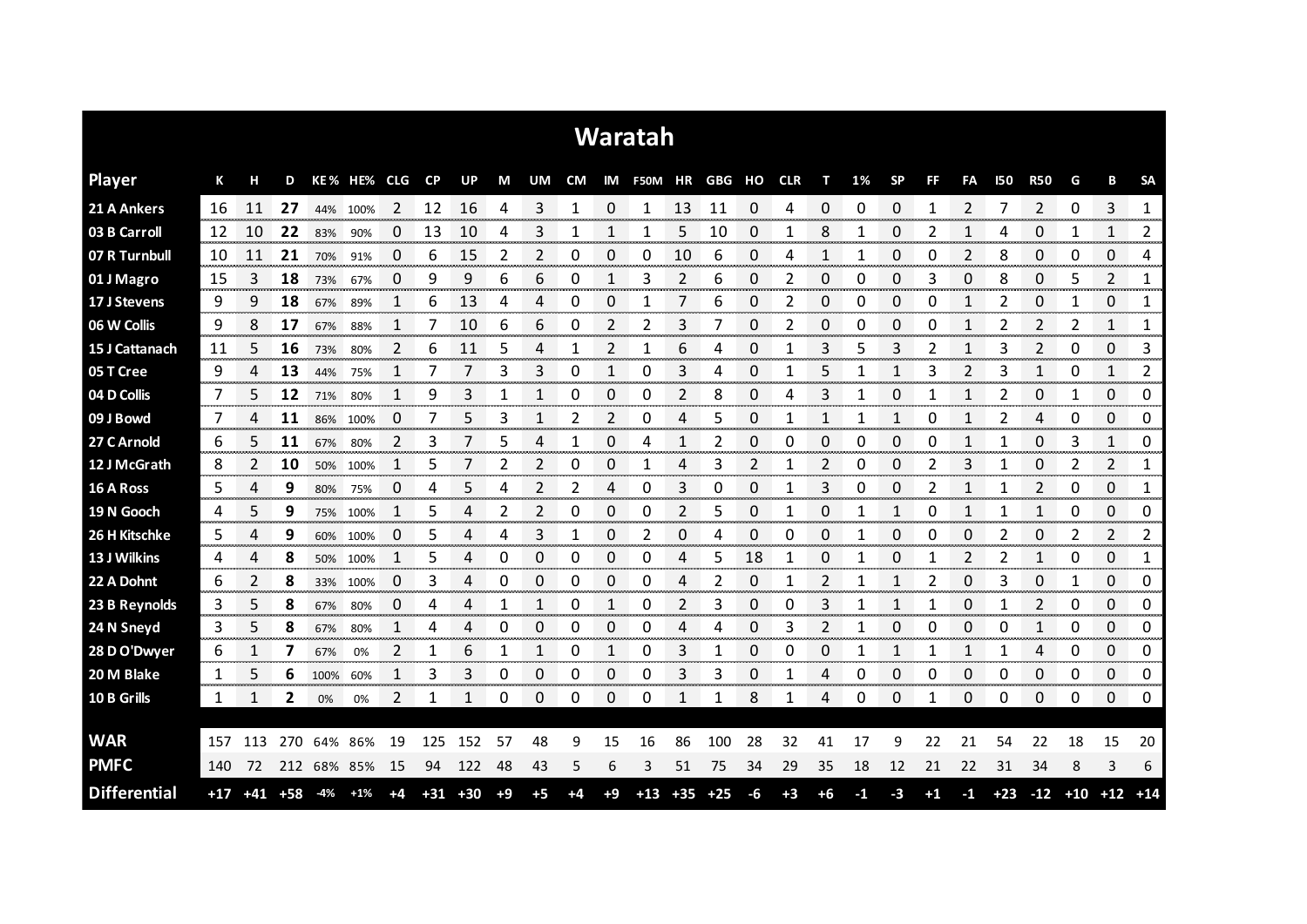|                       |       |       |     |           |            |      |           |     |    |    |           |           | <b>Palmerston Magpies</b> |       |       |      |     |              |      |                |    |                |       |                      |    |       |                      |
|-----------------------|-------|-------|-----|-----------|------------|------|-----------|-----|----|----|-----------|-----------|---------------------------|-------|-------|------|-----|--------------|------|----------------|----|----------------|-------|----------------------|----|-------|----------------------|
| <b>Player</b>         | К     |       | D   |           | KE % HE%   | CLG. | <b>CP</b> | UP  | М  | UM | <b>CM</b> |           | IM F50M HR GBG HO         |       |       |      | CLR |              | 1%   | <b>SP</b>      | FF | FА             | 150   | <b>R50</b>           | G  | B     | <b>SA</b>            |
| 10 C Baird            | 14    | 6     | 20  | 64%       | 100%       | 2    | 3         | 17  | 2  | 2  | 0         | 0         | 0                         | 3     | 3     | 0    | 1   | 1            | 3    | 3              | 0  | 1              | 0     | 10                   | 0  | 0     | 0                    |
| 12 R Stone            | 14    | 5     | 19  | 64%       | 80%        | 1    | 4         | 14  | 6  | 6  | 0         | 1         | 0                         | 4     | 3     | 0    | 1   | 1            | 0    | 0              | 2  | 1              | 3     | 3                    | 1  | 0     | 0                    |
| 32 R Riddoch          | 12    | 5     | 17  | 75%       | 60%        | 0    | 8         | 9   | 4  | 3  | 1         | 0         | 0                         | 6     |       | 0    | 4   | 2            | 1    | 0              | 0  | 1              | 4     | $\mathbf{1}$         | 0  | 1     | 2                    |
| 20 E Guthrie          | 11    | 5     | 16  | 73%       | 80%        | 2    | 9         | 7   | 4  | 4  | 0         | 0         | 0                         | 2     | 8     | 0    | 6   | 3            | 2    | 2              | 1  | 0              | 2     | 4                    | 0  | 0     | 0                    |
| 21 C Williams         | 9     | 6     | 15  | 56%       | 83%        | 0    | 7         | 8   | 4  | 4  | 0         | 0         | 1                         | 4     |       | 0    | 4   | 3            | 0    | 0              | 0  | $\overline{2}$ | 2     | $\overline{2}$       | 1  | 0     | 0                    |
| 35 J Cole             | 11    | 3     | 14  | 73%       | 100%       | 0    | 6         | 9   | 5  | 4  | 1         | 0         | 0                         | 5     | 4     | 0    | 1   | 4            | 2    | $\overline{2}$ | 1  | $\mathbf{1}$   | 0     | 3                    | 0  | 0     | 0                    |
| 06 S Lampton          | 8     | 5     | 13  | 50%       | 80%        |      | 4         | 9   | 5  | 5  | 0         | 2         | 0                         | 2     | 4     | 0    |     | 0            | 0    | 0              |    | 0              |       | 1                    | 0  | 0     | 0                    |
| 08 L Flanagan         | 7     | 3     | 10  | 71%       | 100%       | 1    | 1         | 9   | 3  | 3  | 0         | 0         | 0                         | 6     | 1     | 0    | 0   | 2            | 1    | 1              | 0  | 0              | 1     | 2                    | 0  | 0     | 0                    |
| 01 K Groves           | 7     | 2     | 9   |           | 29% 100%   | 3    | 6         | 3   | 1  | 1  | 0         | 0         | 0                         | 0     | 4     | 1    | 4   | 3            | 0    | 0              | 3  | 1              | Δ     | 0                    | 1  | 0     | 0                    |
| 02 R Warfe            | 5.    | 4     | 9   | 60%       | 75%        | 0    | 5         | 4   | 2  | 2  | 0         | 0         | 0                         | 1     | 3     | 0    | 2   | 2            | -1   | 1              | 2  | 0              | 1     | 1                    | 0  | 0     | 0                    |
| <b>30 W Rowbottom</b> | 0     | 8     | 8   | ##### 75% |            | 0    |           |     | 1  | 0  | 1         |           | 0                         |       | 6     | 28   |     | 1            | 1    | 0              | 0  | 1              | C     | 0                    | 0  | 0     | 0                    |
| 15 L Dhurrkay         | 7     | 0     | 7   | 71%       | #####      | 2    | 2         | 7   | 3  | 3  | 0         | 0         |                           | 3     | 0     | 0    | 0   | 0            | 0    | 0              | 2  | 3              | 3     | 0                    | 1  | 0     | 0                    |
| 22 B Ugle             | 7     | 0     | 7   |           | 100% ##### | 0    | 3         | 3   | 5  | 3  | 2         | 1         | 1                         | 0     | 1     | 0    | 0   | $\mathbf{1}$ | 1    | $\mathbf{1}$   | 0  | $\mathbf{1}$   | 2     | 0                    | 2  | 0     | 2                    |
| 29 P Walton           | 2     | 5     | 7   | 100%      | 60%        | 1    | 5         | 3   | 0  | 0  | 0         | 0         | 0                         | 2     | 4     | 0    | 0   | $\mathbf{1}$ | -1   | 0              | 2  | $\mathbf{1}$   | 0     | 0                    | 0  | 0     | 0                    |
| 11 A Green            | 3     | 3     | 6   | 33%       | 100%       |      | 5         |     | 0  | 0  | 0         | 0         | 0                         |       | 4     | 0    | 2   | 0            | 0    | 0              |    | 0              | 3     | 0                    | 0  | 0     | 0                    |
| 17 C Hampton-Timms    | 4     | 2     | 6   | 75%       | 100%       | O    | 2         | 4   | 0  | 0  | 0         | 0         | 0                         | 3     | 2     | 0    | 1   | 3            | 0    | 0              | 1  | 2              | 0     | 3                    | 0  | 0     | 0                    |
| 09 B McMahon          | 3     | 2     | 5.  |           | 100% 100%  | 0    | 3         | 3   | 0  | 0  | 0         | 0         | 0                         | 3     | 3     | 0    | 0   | 1            | 2    | $\mathbf{1}$   | 0  | 2              |       | 1                    | 0  | 0     | 0                    |
| 13 M Liddle           | 2     | 3     | 5   |           | 100% 100%  | 0    | 4         | 1   | 1  | 1  | 0         | 0         | 0                         | 0     | 4     | 0    | 0   | 2            | 1    | 0              | 0  | 0              |       | 1                    | 0  | 0     | 0                    |
| 28 K Annand           | 2     | 3     | 5   |           | 50% 100%   | 0    | 3         |     | 0  | 0  | 0         | 0         | 0                         | 1     | 3     | 3    | 0   | 0            | 0    | 0              |    | 2              |       | 0                    | 0  | 0     | 1                    |
| 33 J Baird            | 3     | 2     | 5   |           | 100% 100%  | 0    | 1         | 4   | 1  | 1  | 0         | 0<br>mmmm | 0                         | 3     |       | 0    | 0   | 3            | 1    | 0              |    | 0<br>mmen.     | 0     | 1<br><b>Services</b> |    | 0     | 1<br><b>Transfer</b> |
| 07 C Flanagan         | 4     | 0     | 4   |           | 75% #####  | 0    | 4         |     | 0  | 0  | 0         | 0         | 0                         |       | 2     | 0    | Ω   | 0            | O    | 0              | 2  | 2              | 0     | 1                    | 0  | 0     | 0<br>ana ana         |
| 34 D Corbett          | 3     | 0     | З   |           | 33% #####  | 0    |           |     |    | 1  | 0         | 1         | 0                         | 0     |       | 2    | 0   | 2            | 1    | 1              | 1  | 0              | 0     | 0                    |    | 0     | 0                    |
| <b>PMFC</b>           | 140   | 72    | 212 |           | 68% 85%    | 15   | 94        | 122 | 48 | 43 | 5         | 6         | 3                         | 51    | 75    | 34   | 29  | 35           | 18   | 12             | 21 | 22             | 31    | 34                   | 8  | 3     | 6                    |
| <b>WAR</b>            | 157   | 113   | 270 |           | 64% 86%    | 19   | 125       | 152 | 57 | 48 | 9         | 15        | 16                        | 86    | 100   | 28   | 32  | 41           | 17   | 9              | 22 | 21             | 54    | 22                   | 18 | 15    | 20                   |
| <b>Differential</b>   |       |       |     |           |            |      |           |     |    |    |           |           |                           |       |       |      |     |              |      |                |    |                |       |                      |    |       |                      |
|                       | $-17$ | $-41$ | -58 | $+4%$     | $-1%$      | -4   | $-31$     | -30 | -9 | -5 | -4        | -9        | $-13$                     | $-35$ | $-25$ | $+6$ | -3  | -6           | $+1$ | $+3$           | -1 | $+1$           | $-23$ | $+12 -10$            |    | $-12$ | $-14$                |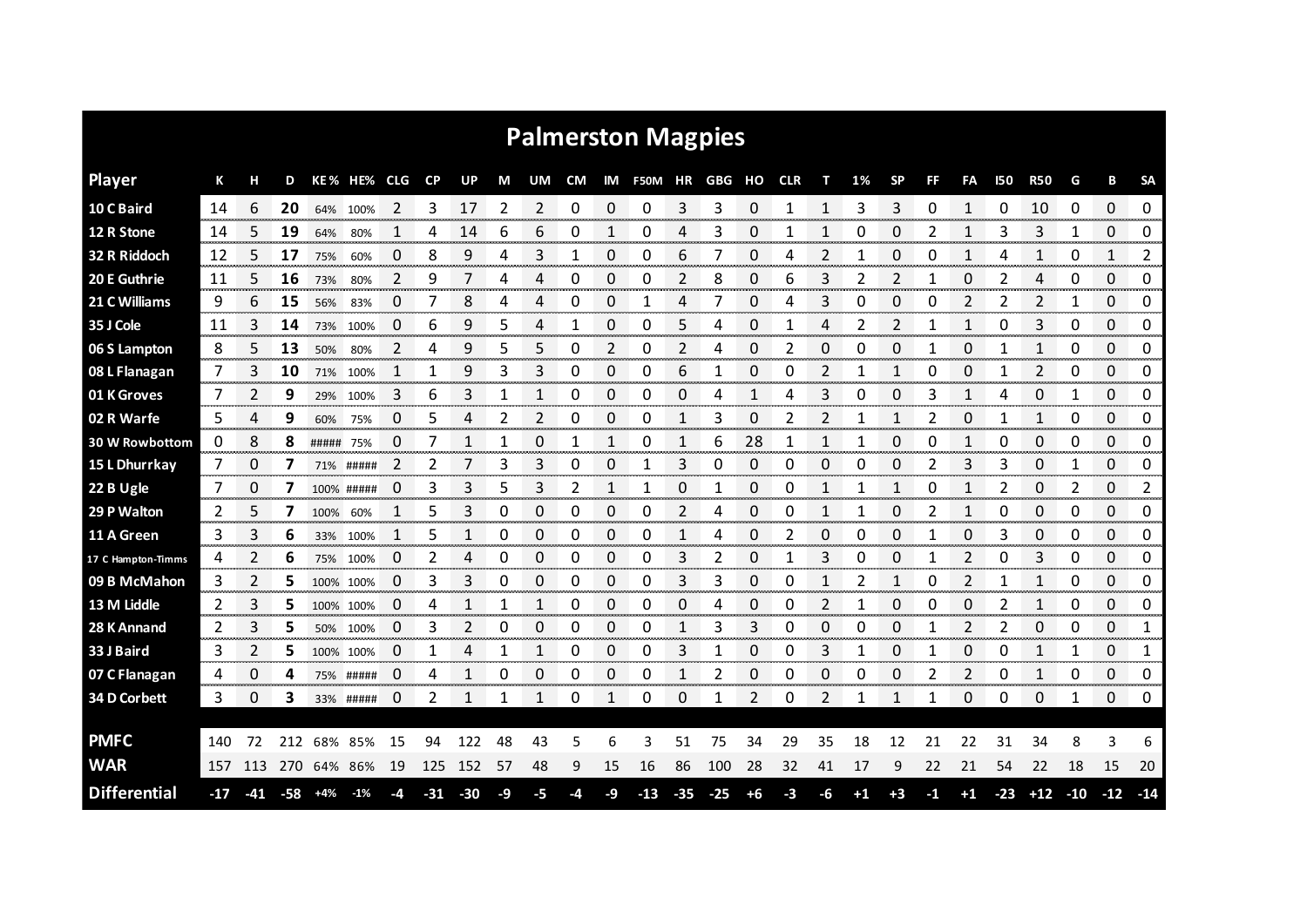|                        | <b>Score Sources</b> |             |  |  |  |  |  |  |  |  |
|------------------------|----------------------|-------------|--|--|--|--|--|--|--|--|
|                        | <b>WAR</b>           | <b>PMFC</b> |  |  |  |  |  |  |  |  |
| <b>Turnover</b>        | 13.7.85              | 4.3.27      |  |  |  |  |  |  |  |  |
| <b>Stoppage</b>        | 5.8.38               | 3.0.18      |  |  |  |  |  |  |  |  |
| <b>Kick In</b>         | 0.0.0                | 1.0.6       |  |  |  |  |  |  |  |  |
| <b>TOTAL</b>           | 18.15.123            | 8.3.51      |  |  |  |  |  |  |  |  |
|                        | Defensive 50         |             |  |  |  |  |  |  |  |  |
| <b>Turnover</b>        | 3.2.20               | 2.0.12      |  |  |  |  |  |  |  |  |
| <b>Stoppage</b>        | 0.1.1                | 0.0.0       |  |  |  |  |  |  |  |  |
| Kick In                | 0.0.0                | 1.0.6       |  |  |  |  |  |  |  |  |
| <b>TOTAL</b>           | 3.3.21               | 3.0.18      |  |  |  |  |  |  |  |  |
|                        | <b>Midfield</b>      |             |  |  |  |  |  |  |  |  |
| <b>Turnover</b>        | 7.5.47               | 2.3.15      |  |  |  |  |  |  |  |  |
| <b>Centre Bounce</b>   | 2.5.17               | 2.0.12      |  |  |  |  |  |  |  |  |
| <b>B/ARC Stoppages</b> | 2.2.14               | 1.0.6       |  |  |  |  |  |  |  |  |
| <b>TOTAL</b>           | 11.12.78             | 5.3.33      |  |  |  |  |  |  |  |  |
|                        | <b>Forward 50</b>    |             |  |  |  |  |  |  |  |  |
| <b>Turnover</b>        | 3.0.18               | 0.0.0       |  |  |  |  |  |  |  |  |
| <b>Stoppage</b>        | 1.0.6                | 0.0.0       |  |  |  |  |  |  |  |  |
| <b>TOTAL</b>           | 4.0.24               | 0.0.0       |  |  |  |  |  |  |  |  |